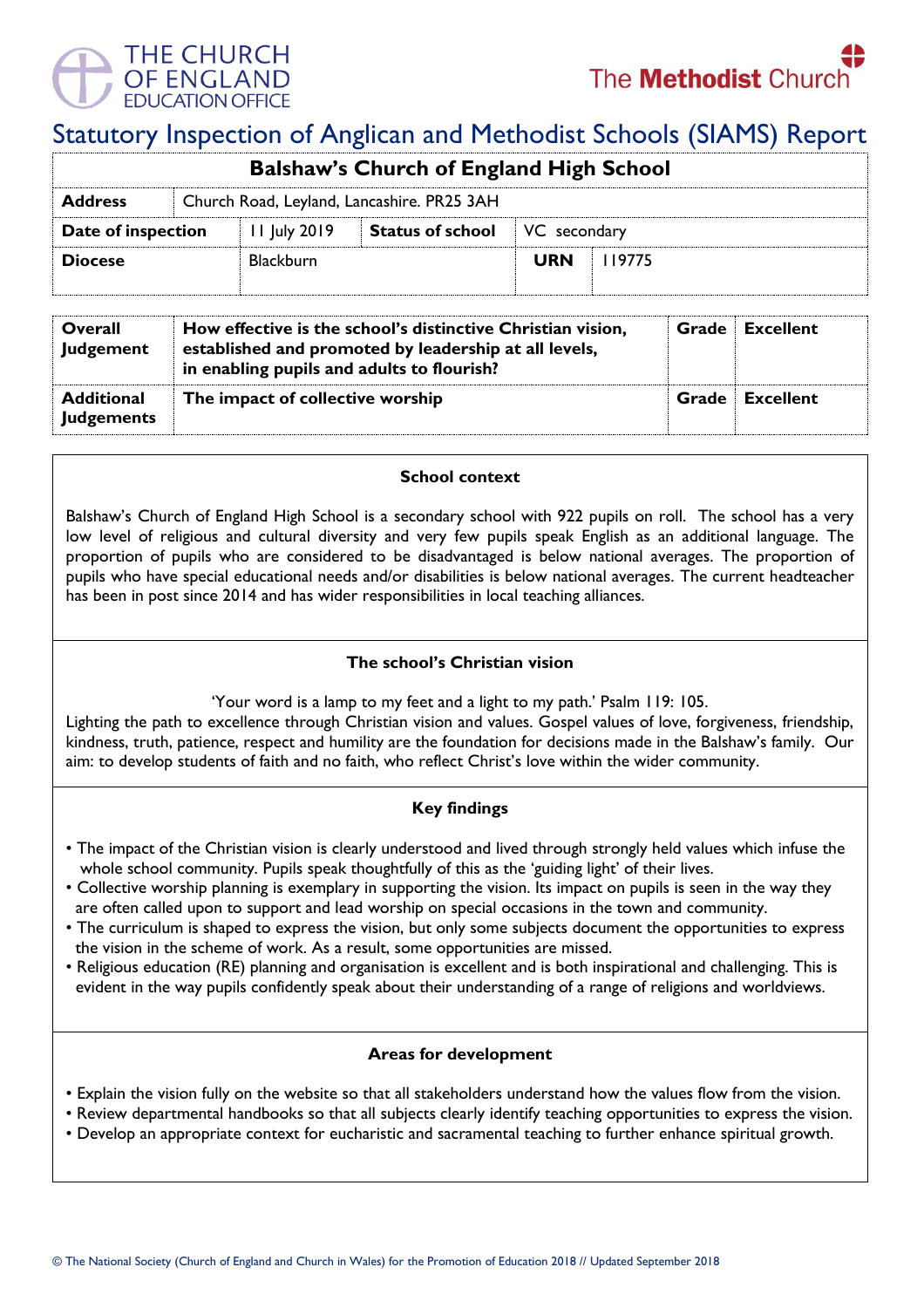#### **How effective is the school's distinctive Christian vision, established and promoted by leadership at all levels, in enabling pupils and adults to flourish?**

#### **Inspection findings**

The school's Christian vision is lived out in an exemplary manner. Leaders at all levels are deeply committed to implementing and promoting the vision. Pupils deeply understand the source of their vision and values. They carry cards reminding them of these and the Lord's prayer. However, the theological journey from vision to values is less visible on the website**.** This means that a full explanation is not immediately apparent to all stakeholders. An outstanding sense of shared purpose unites school, church and community. The clergy and headteacher give the deeply held Christian vision the highest priority. The school buildings have wonderful displays reminding pupils of the vision. The senior leadership team provide inspirational and caring leadership exemplifying this. Governors and the business manager integrate the Christian vision into continuing excellent management. Leaders encourage all adults to flourish through a wide range of professional development courses. Reflecting the impact of the vision, strong emphasis is successfully placed on the mental health and wellbeing of all within the community. Staff and pupils speak highly of the transformational care and support provided across the school. Evidence of excellent practice is seen in how beliefs, hopes and aspirations are discussed and shared by pupils and adults alike.

The Christian vision is explicitly realised in educating all pupils, meaning progress is above national averages. Parents strongly appreciate the approachability of staff and feel every pupil is highly valued. A well-developed system for using funding for disadvantaged pupils ensures maximum progress. Vulnerable pupils have individual care plans which show a great depth of understanding. There is a broad curriculum and approaches to spirituality are evident. However, not all subject handbooks document the opportunities for spiritual development that staff might take. Pupils readily reflect on spiritual thoughts in poetry and prayers. Prayer is a natural and frequent part of everyday school life showing that spiritual maturity is deeply embedded. Many other opportunities are provided from which pupils gain great joy and further spiritual understanding. Musical events such as 'Resurrection Rock' and 'Joseph' are examples. Pupils readily understand the Christian vision applies to all areas of life both academic and personal.

Pupils are encouraged to explore their potential in innovative and creative ways in and out of school. Opportunities for reflection are plentiful and have a profound effect. Pupils express their understanding of God as seen in Jesus' life and readily relate this to their school motto 'Not for self, but for others.' As an example, this means that pupils reflect readily on their hopes and aspirations. They understand that as God's promises helped Jesus, so the Christian vision helps them achieve their potential. Thus, the vision is transformational. Pupils enthusiastically embrace the importance of the Christian concern for justice for all. This is demonstrated through an exceptionally large range of charities supported by them. The Bethany Trust is one example, and pupils eagerly anticipate a planned visit of a group of pupils from Tanzania. Pupils have also listed further topics ready for discussion and action and are eager to make a difference to the world in Christ's name.

The Christian vision is evident in the ways that different views are explored and resolved. This is seen in the school council where pupils have responsibility to voice opinions. Their conduct shows that as Jesus worked with his followers to care for everyone, so they do the same. The behaviour policy reflects the vision and values, and underlies actions taken. This means that 'Forgiveness is our default setting' are significant words from that policy. Perseverance with the Christian idea of forgiveness in difficult times is deeply understood by pupils, and they readily link this with Jesus' example. They fully realise it takes God's strength to maintain the Christian ideal. Staff conscientiously ensure pupils understand the world's diverse nature. Dignity and respect for all is strongly encouraged through a vast range of pupil support for the disadvantaged, marginalised or those with special needs. Motivated through the Christian vision, pupils have with a real passion and desire to do more as advocates of change.

Pupils respond enthusiastically to invitational worship and deeply appreciate moments of stillness and reflection. The collective worship leader's excellent planning ensures all worship supports and expresses the vision. Pupils plan and lead acts of worship on major occasions. Such is the quality of this that civic leaders request pupils to lead worship events in the town. Elements of gathering, engaging, responding and sending out are inspirational